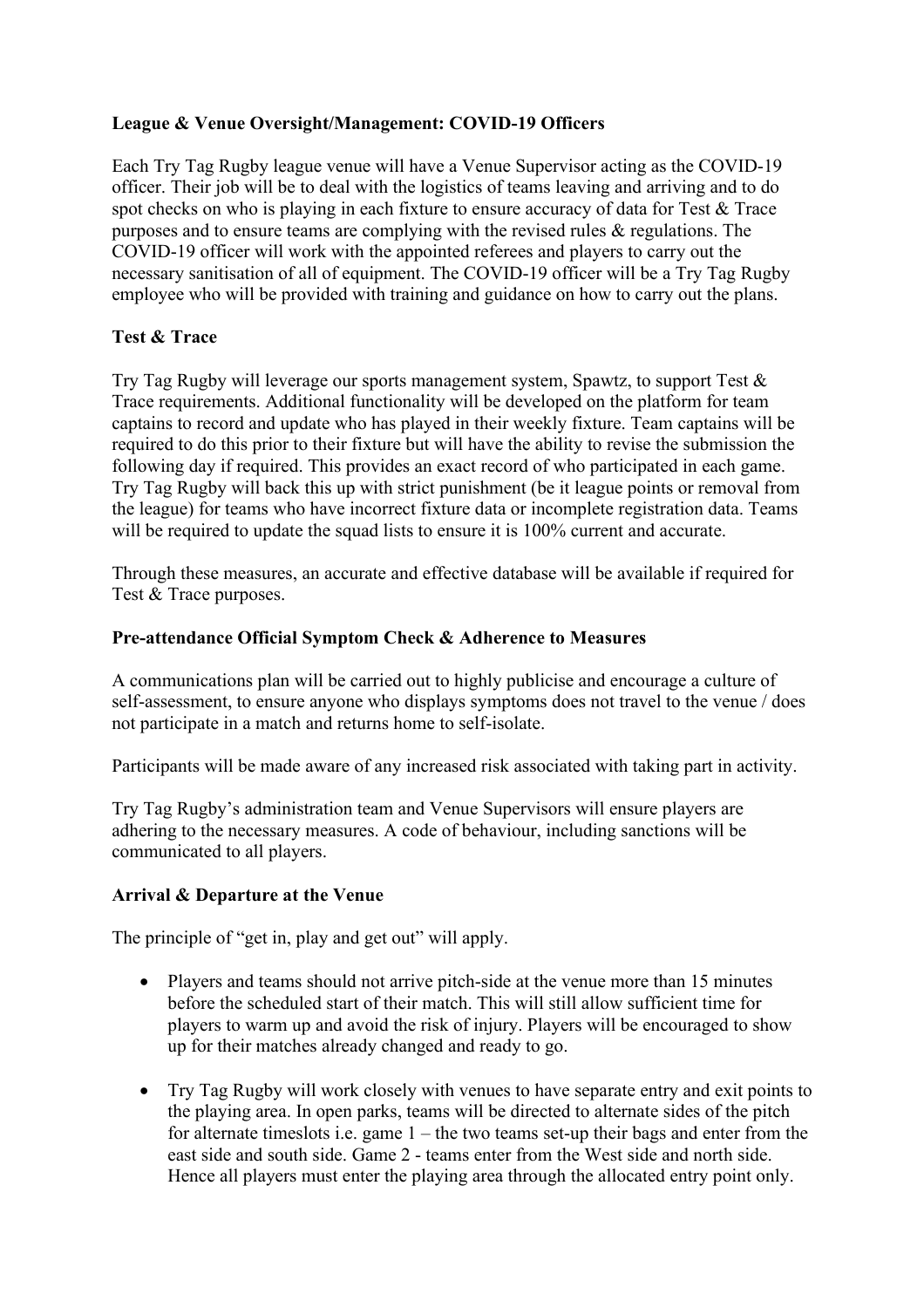- No teams will be allowed on the designated pitch until the previous teams have left.
- No shared warmup balls will be provided, and the match ball must not be touched until it has been sanitised between matches.
- Where possible game times may be staggered in larger venues, to minimize the amount of people arriving and departing at same time. However, if each team has a designated waiting area around the pitch, then this shouldn't be necessary.
- The Captain only must approach the Venue Supervisor/COVID-19 officer to find their allocated pitch, team meeting point and collect their match tags.
- Players will be provided with a set of 12 tags and will not be required to swap tags when making a substitution. Players will also be responsible for carrying out the sanitisation of tags at half time and full time.
- Teams will be asked to leave the venue as quickly as possible hanging around the venue with teammates after will be discouraged.
- Players will be encouraged to shower as soon as they get home.
- Players will be encouraged to refer to the latest PHE guidelines for travelling to and from the venues i.e. only to travel in cars with players from the same household.
- Players will be required to sanitise their hands prior to commencing any activity at the venue and at the conclusion of the matches.

## **Further League Regulations**

Players will not be permitted to register for multiple teams on the same evening, except for a small number of select leagues where different categories run on the same night (i.e. a mixed and a men's or women's league which take place at the same venue with some players playing two fixtures on the same evening).

If a team is short on players, no ringers from other teams within the same league can play in the fixture i.e. each team must play with their own unique squad. However, in exceptional circumstances, where a team will be short of players and are able to source other players to play in their scheduled match, who are not from another team playing at that venue, then they can play subject to the player(s) being registered by the team captain/organiser on the squad list.

#### **Social Distancing in Play**

In Try Tag Rugby where a "'tackle"' or "'tag" is initiated by pulling off a tag at arm's length, there are no high-risk factors involved in this version of the sport. Whilst on occasions players would be closer than 0.5 metres, there would be limited if any face to face time and any such instances would be fleeting in nature. There are a few occasions in Try Tag Rugby where the 'play the ball' can last longer than three seconds in a face to face situation. This can be mitigated through a rule amendment.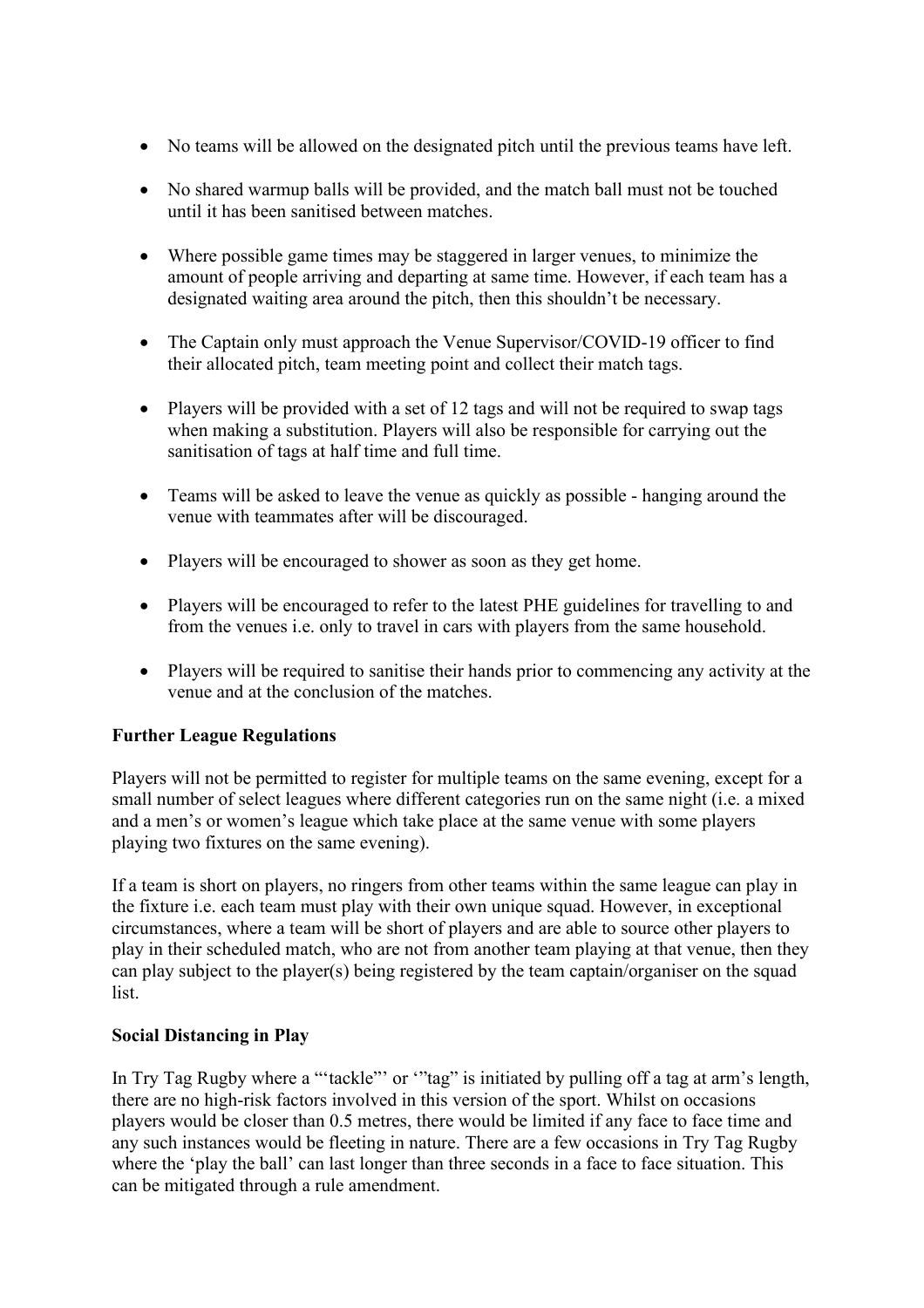To mitigate this, we will amend the rules to make the "marker" (the person who has made the tag) to stand at least two metres away from the play the ball. To stand within two metres will be punished with a penalty. Referees will be instructed to use the full power of the rule book to police this new rule (penalise and then sin bin or send off for repeat offenders).

On the small number of occasions in a match where a player is tagged within two metres of the try line, instead of playing the ball at that location they will be asked to retreat two metres from the try line / defensive line. Pitch markings will have an additional side-line cone two metres from the try line so that referees and players can measure this distance accurately.

Further game changes would include;

- Teammates remaining two metres apart at all times during team talks or while on the side-line as a substitute etc. Team huddles will be prohibited.
- Removal of the pre-game coin toss / rock paper scissors. The referee will decide which team kick-offs / goes to which end. This will free up time for the referee to undertake sanitisation of the ball between each fixture.
- No pre or post-match handshakes, or alternatives of any sort e.g. elbow bump
- Spitting will become an offense and will be dealt with by the referee penalising the offending player.

# **Use of Equipment**

Try Tag Rugby will carry out the following to make sure all equipment is regularly sanitised:

- Balls will be sanitised by referees before kick-off, at half time and at the conclusion of each game.
- Tags will be sanitised at half-time and full-time of each match by the players. Each player will have their own set of tags which they will keep for the duration of the game. Each pitch will have a sanitisation station for each team. Tags will be washed by the COVID-19 officer / Venue Supervisor at the conclusion of each daily league.
- At the end of each daily league, the COVID-19 officer should ensure any other equipment which has been handled (such as cones / pitch markers) is sanitised.
- Teams should bring their own hand sanitiser for interchanging and half time.
- The practice of having Tag Rugby shorts available to be hired or bought at the venue will be discontinued. All Tag Rugby shorts will need to be purchased online in advance of playing. Leagues run by licensees will be allowed to sell shorts by a person separate to the COVID-19 officer.
- Furthermore, players subbing on and off will strictly not be allowed to share Tag Rugby shorts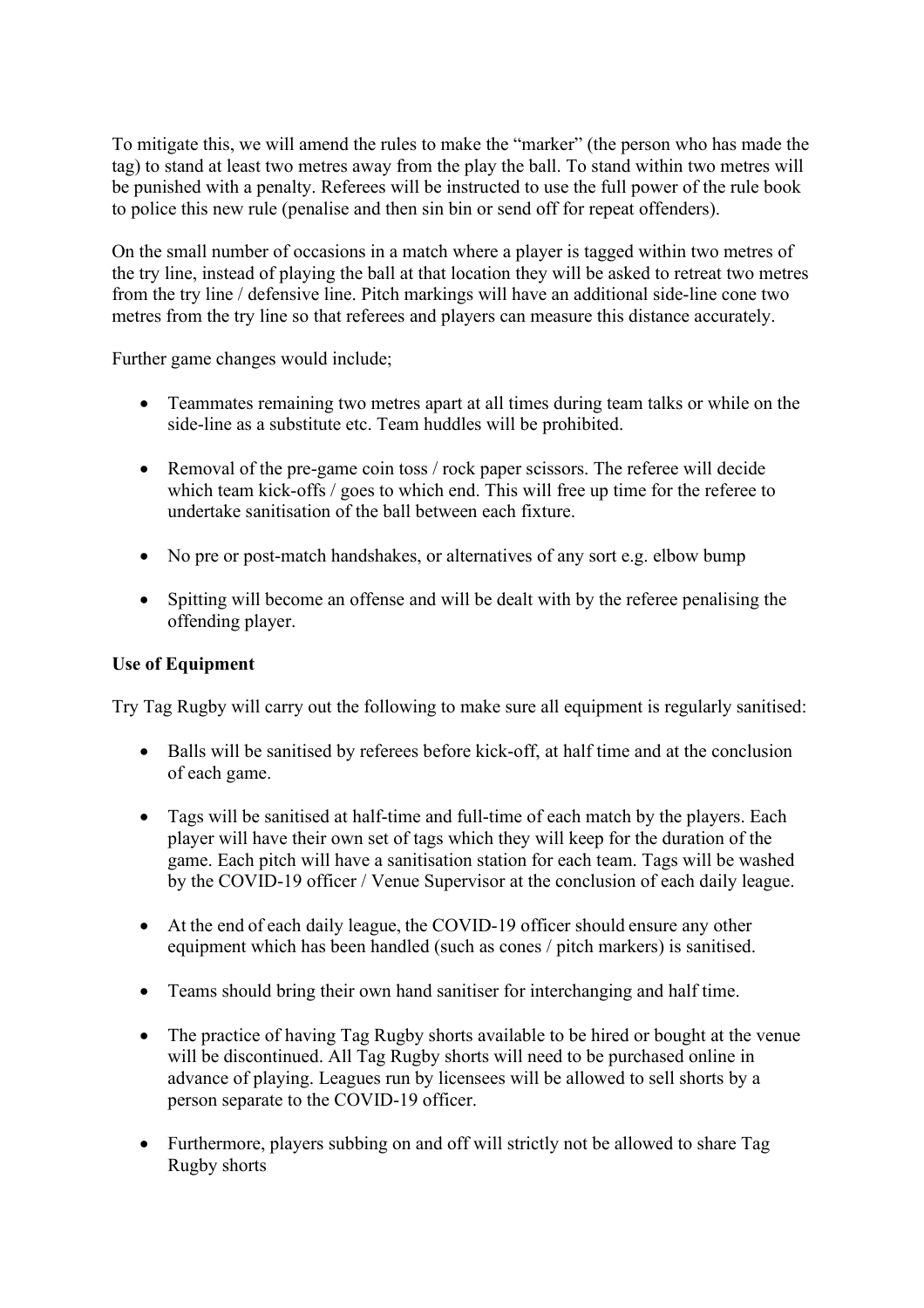## **Match Officials, Coaches, Medics and Injury Treatment**

The game play of Try Tag Rugby allows match officials to remain further than one metre from players at all times. Hence refereeing Tag Rugby is low risk.

Very few Try Tag Rugby teams have coaches, but rolling substitutes are common. Substitutes (and any coaches) will be encouraged to spread-out along the side-line.

First aid is carried out by the Venue Supervisor. Try Tag Rugby will provide face masks for the Venue Supervisors to wear when treating any injuries and hand sanitiser.

After contact with an injured participant, Venue Supervisors will be encouraged to clean their hands thoroughly with soap and water or hand sanitiser at the earliest opportunity. Records will be kept by the Venue Supervisor of any injury treated so that we have the details of each participant they have come into close contact with for track and trace purposes. This is detailed in nightly duty reports which capture all the key updates from the matches and this data is retained in Spawtz.

### **Facility Usage**

Try Tag Rugby use many different types of venues such as wide-open council parks, schools or managed leisure facilities. Collaboration with venues will take place in regard to individual risk assessments and health & safety plans.

#### **Social**

Try Tag Rugby is very much a social sport and socialising has always been heavily encouraged. To address the risk around this, Try Tag Rugby will discourage players from socialising in the pub post game and continually remind all players that outside of playing they must adhere to current government social mixing guidelines.

When finals take place, instead of having an end of season presentation at the pub, prizes for winning teams will be handed out pitch side.

#### **Other & Further Communication Notes**

Try Tag Rugby's detailed communications plan featuring a mix of database, social media (Facebook, Instagram & Twitter) and verbal communication at the venue will address all aspects of the government's return to recreational sport framework. As well as changes outlined in detail in this submission, the communication will address the following additional points:

- Travel to and from games
- Social distancing & risky behaviour outside of playing
- Risks involved with shouting whilst in close proximity to other players